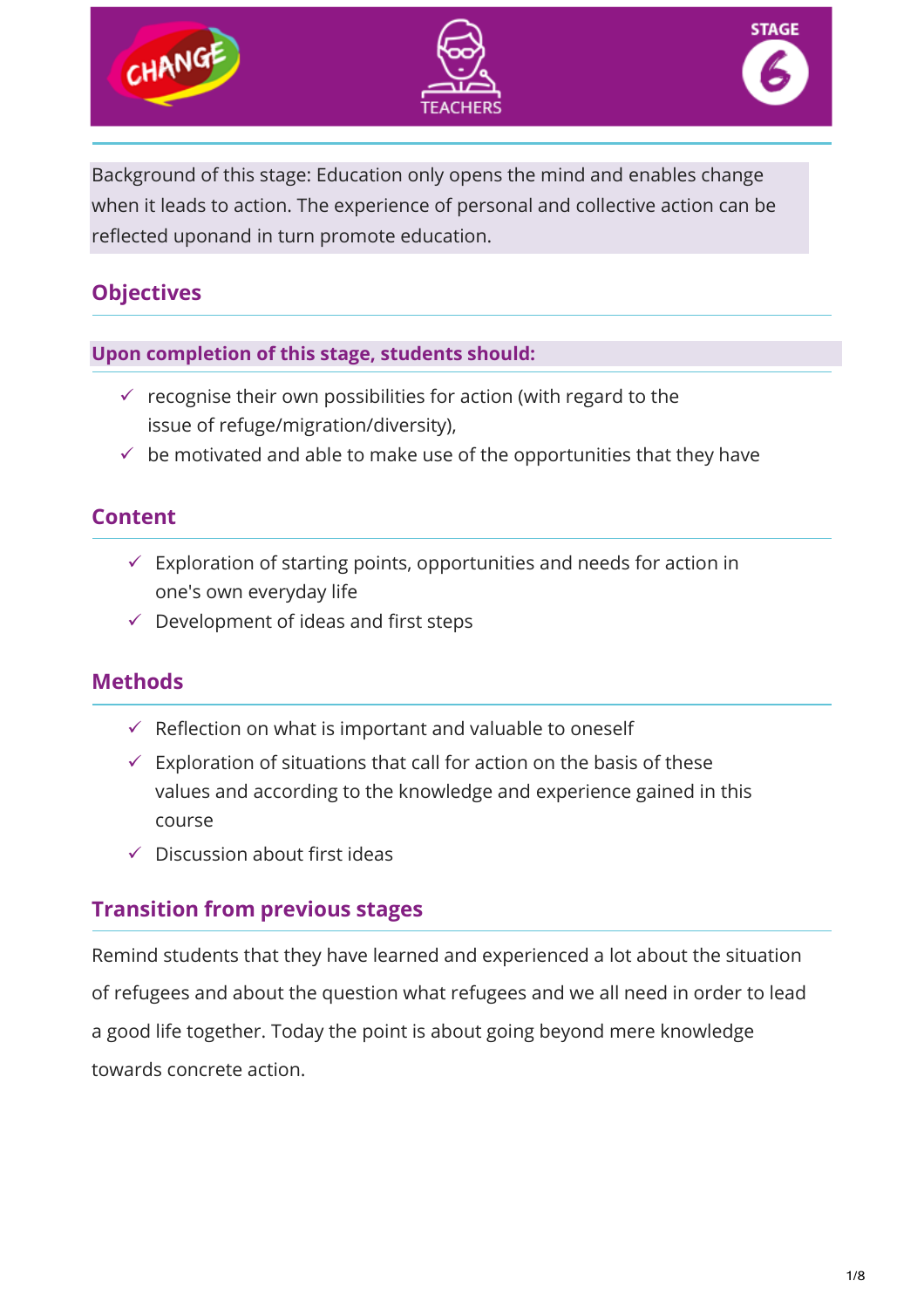





#### **What has become important to me and what could I do?**

Each stage has been completed with a reflection task. Ask the students to examine their personal reflection assignments (photos and notes) to see what suggestions they contain for possible actions.

For example, the reflection tasks were concerned with what would be particularly important for oneself, if one had to seek protection in a foreign country. Or it was about which rights of refugees one considers particularly important.

For further reflection, ask students to answer the following questions:

- What **struck** me the most?
- After CHANGE, I would like **to learn more** about…
- After CHANGE, I would like **to do something** about…

### **Step #2**

#### **Starting points for action in our everyday life**

Explain the following to the students:

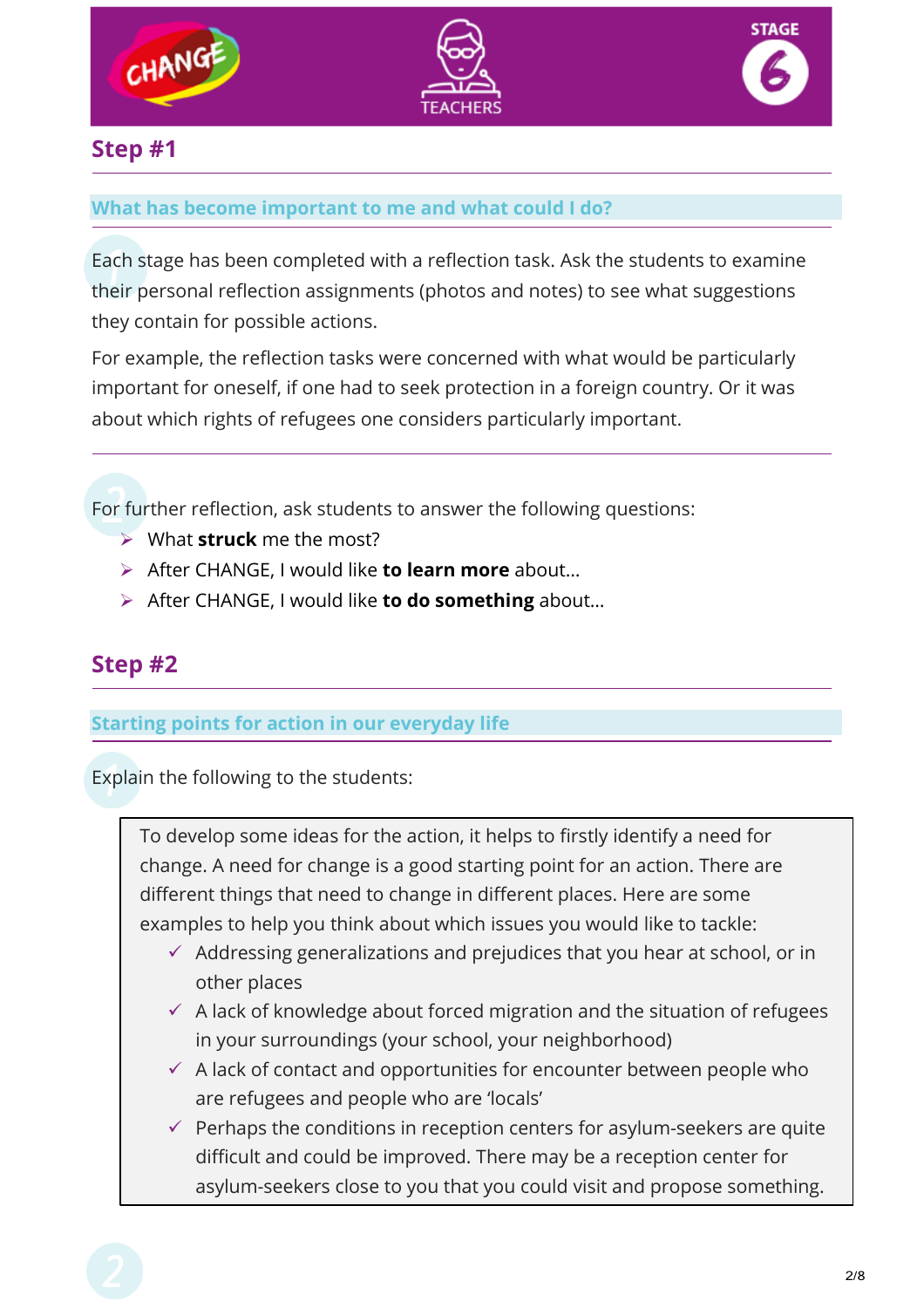

Ask the students to form groups of 4-6 and to answer the following questions:

- ▶ Where do I see a need for change regarding refugees and migration? For example: in my school, in my sports club, in my youth movement, in my neighbourhood etc.
- $\triangleright$  What needs to change?

Ask the group to create a list of concrete starting points for action which each student considers further in the next step.

Now it's time to think about an action that can respond to this need for change. There are **different types of action areas** that students could focus on:

- 1. **Meeting and exchanging**: actions that enable you to encounter and accompany refugees, perhaps through volunteering or through a service project.
- 2. **Awareness-raising**: actions through which you share what you have learned about the positive aspects of migration, maybe through a small campaign on social media or an event you organise in your school or neighborhood.
- 3. **Advocacy**: actions through which you share what you have learned with your local political leaders and tell them about the change you want to make.

Students can also come up with their own ideas. If they are having some difficulties, encourage them to answer the following questions to brainstorm further:

- ▶ How could I meet more people with a refugee background?
- ▶ Do I know any organisations that work with refugees and/or migrants?
- $\triangleright$  Do I know of any existing (local) projects or initiatives which welcome and support refugees and/or migrants?

As a final step, ask each group to **list three ideas of actions** they have.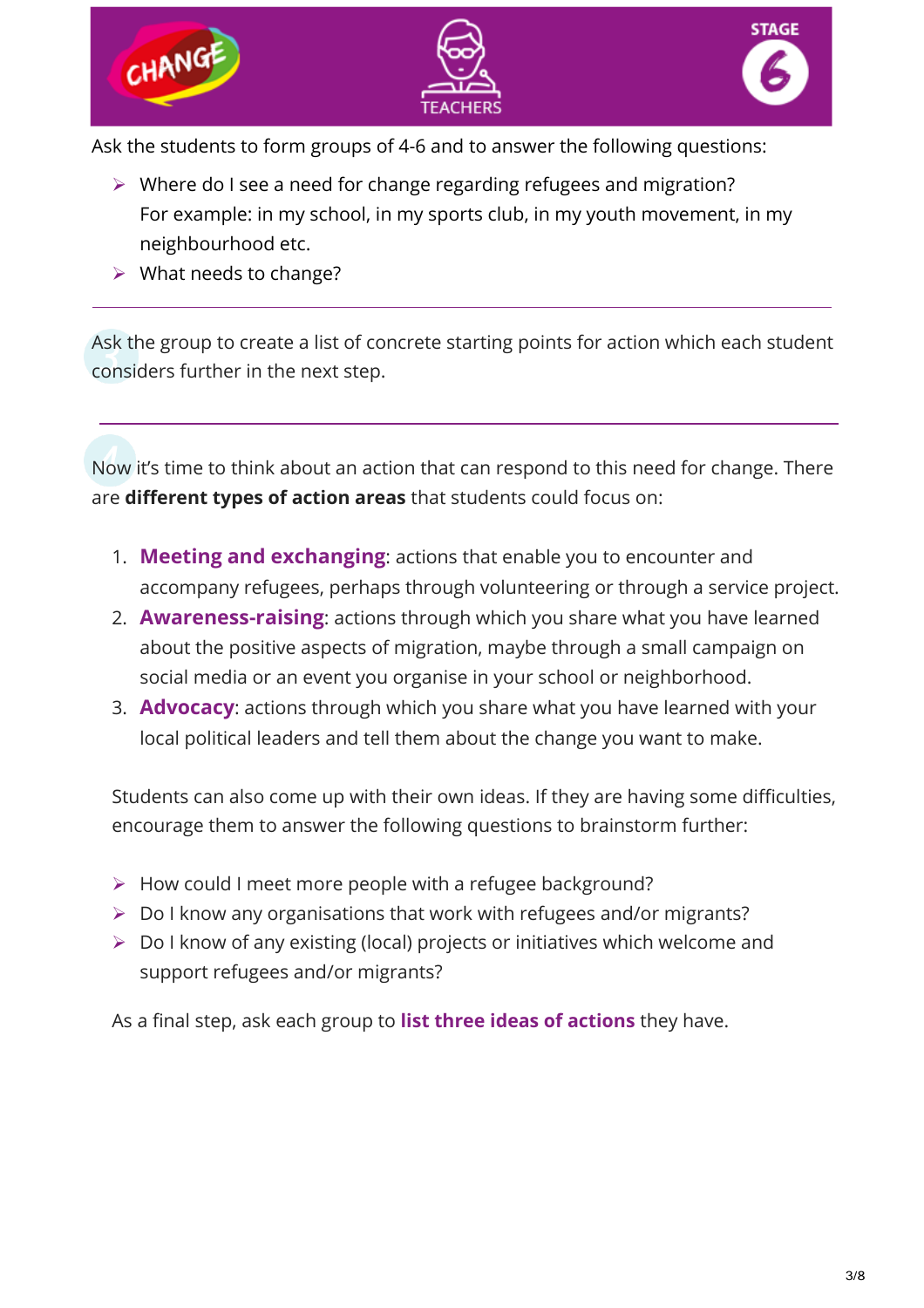





#### **Planning - Who? When? How? Where?**

Ask students to turn their idea (based on the starting points they have identified) into action by using the **Action Plan** below. Students can draw it out on a big poster. It should be visible especially if they present in the next step (Step 4).

**Remind the students that the actions…** 

- $\checkmark$  should be realistic and can be implemented in my everyday life.
- $\checkmark$  should be useful and helpful for others (for refugees, for the community), but they should also be fun. Encourage students to think about what kind of contribution they can and would like to do with their skills and abilities.

#### **Action Plan:**

| <b>ACTION PLAN</b>      |  |  |  |
|-------------------------|--|--|--|
| <b>ACTION</b>           |  |  |  |
| <b>AREA</b>             |  |  |  |
| (Accompaniment          |  |  |  |
| & Support,              |  |  |  |
| Awareness               |  |  |  |
| Raising or<br>Advocacy) |  |  |  |
| <b>OUR</b>              |  |  |  |
| <b>ACTION</b>           |  |  |  |
| <b>THE</b>              |  |  |  |
| <b>CHANGE</b>           |  |  |  |
| <b>WE WANT</b>          |  |  |  |
| <b>TO CREATE</b>        |  |  |  |
| <b>THROUGH</b>          |  |  |  |
| <b>THE</b>              |  |  |  |
| <b>ACTION</b>           |  |  |  |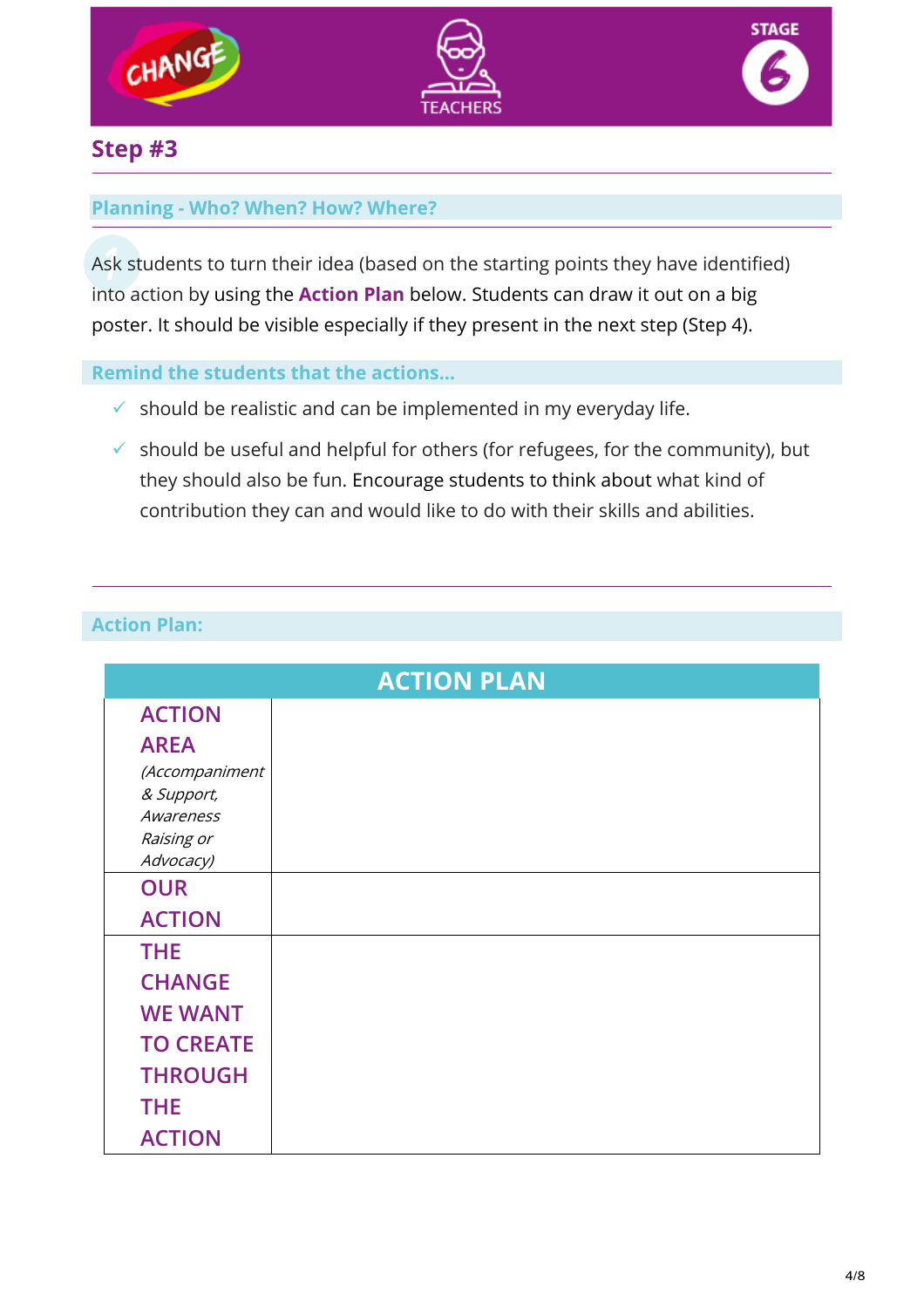





| <b>WHAT WE NEED TO DO</b>                                                                                                                                                                                                                                                   | <b>WHAT WE</b><br><b>PLAN</b> | <b>RESULTS - WHAT</b><br><b>ACTUALLY HAPPENED?</b> |
|-----------------------------------------------------------------------------------------------------------------------------------------------------------------------------------------------------------------------------------------------------------------------------|-------------------------------|----------------------------------------------------|
| <b>GOALS:</b><br>What goal(s) do we want to<br>achieve?<br>What will be different after our<br>action than before?<br>What change will we have<br>achieved?<br>Describe the goal concretely so<br>that you can check whether and<br>to what extent you have<br>achieved it. |                               |                                                    |
| <b>PERSONAL GOALS:</b><br>What goals for ourselves do we<br>want to achieve?<br>What do we want to learn and<br>practice?<br>What change in ourselves do we<br>expect?                                                                                                      |                               |                                                    |
| <b>DESCRIPTION OF THE</b><br><b>ACTION:</b><br>What do we want to do?<br>Describe the action and the<br>specific activities needed to<br>achieve your goals.                                                                                                                |                               |                                                    |
| <b>IMELINE:</b><br>When will the action start?<br>What day(s) should what take<br>place?<br>When will everything be<br>completed?                                                                                                                                           |                               |                                                    |
| <b>RESPONSIBILITIES:</b><br>Who is responsible for what<br>activities?<br>Is there one person who is in<br>charge overall? Does everyone<br>have a role that matches his or<br>her own skills and interests?                                                                |                               |                                                    |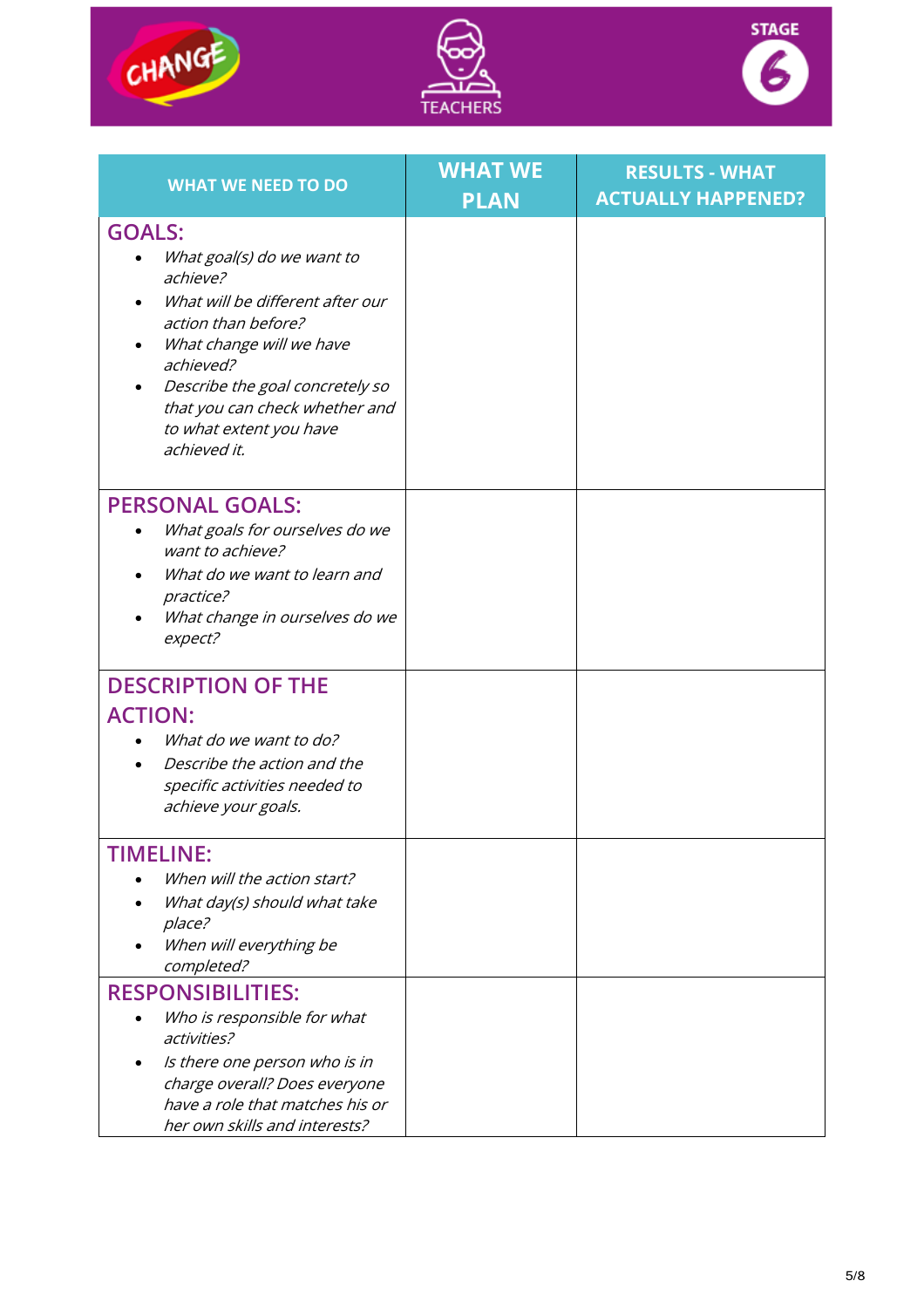| CHANG                                                                                                                                                                                                                                                                                              | <b>STAGE</b> |
|----------------------------------------------------------------------------------------------------------------------------------------------------------------------------------------------------------------------------------------------------------------------------------------------------|--------------|
| <b>RESOURCES:</b><br>What resources do we need to<br>achieve the activities and<br>achieve the goal?<br>List exactly the resources you<br>need (technology, physical<br>spaces, extra materials, money).                                                                                           |              |
| <b>SUPPORT:</b><br>Which partners, sponsors and<br>other people can help and<br>support us?                                                                                                                                                                                                        |              |
| <b>ADVERTISING:</b><br>How can we advertise our<br>action and communicate about<br><i>it in advance?</i><br>Which tools (social media,<br>posters, flyers etc.) do we need<br>to make the action visible?                                                                                          |              |
| <b>COMMUNICATING</b><br><b>RESULTS:</b><br>How will we communicate the<br>$\bullet$<br>results of the action with<br>others?<br>Appoint someone to take<br>photos during the action - other<br>options are live streaming on<br>social media or asking a<br>journalist to report on the<br>action. |              |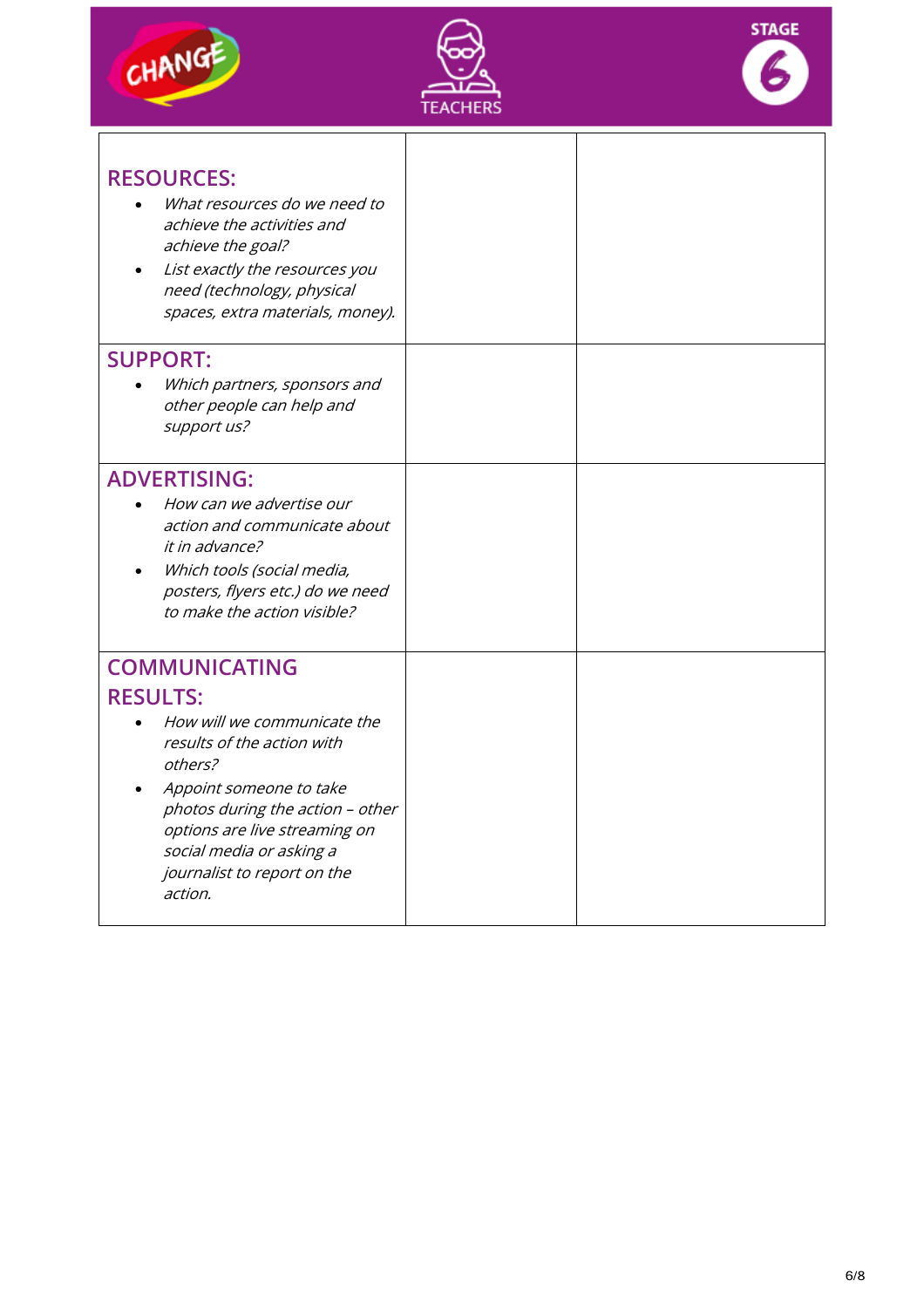





### **Student pitch their action plan in the "Market of Possibilities"**

Setup of the market of possibilities:

- $\triangleright$  Each group of students who wishes to participate in the market present and discuss their action on a flipchart or with another presentation format.
- $\triangleright$  The students will walk around from one proposal to another to discover the different action plans.
- $\triangleright$  The objective of the market is to compare the different action ideas, to discuss them and provide feedback.

Then, ask each student to choose and write down two action plans that they would like to engage with. Discuss together in class which ideas and actions can be implemented. If there are still too many ideas, have the students vote for which action they would like to go for. The one with the most votes wins!

# **Step #5**

#### **Students carry out their action**

It is important that for each idea/action there is a responsible student (or a small group of students) and that the names of all students who want to participate are taken down.

Remind students of the following elements:

- $\triangleright$  Try to stick to their action plan and timeline; although it is normal and possible if there is a need to adjust it.
- $\triangleright$  Communicate with one another: this is key.
- $\triangleright$  To ask for support and advice in the implementation of their action.
- $\triangleright$  To keep track and communicate about their results in different ways: school website, social media, etc.